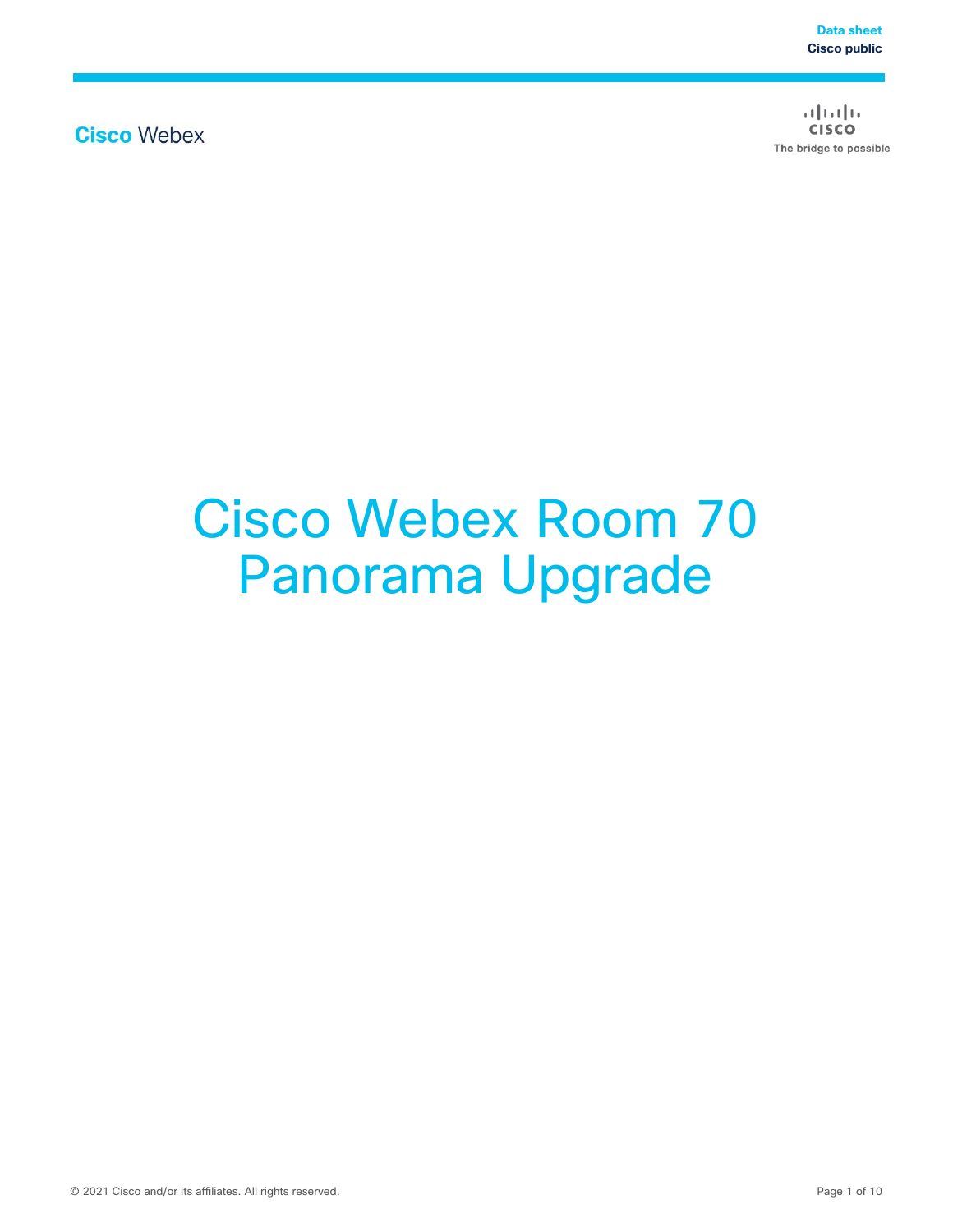# **Contents**

| <b>Features and benefits</b>                                   | 4  |
|----------------------------------------------------------------|----|
| Cisco Webex Room 70 Dual G2 with Panorama upgrade registration | 5  |
| <b>Product specifications</b>                                  | 6  |
| Regulatory compliance                                          | 8  |
| <b>Standards</b>                                               | 8  |
| Ordering information                                           | 8  |
| Warranty information                                           | 9  |
| Cisco environmental sustainability                             | 9  |
| Cisco services and support                                     | 9  |
| <b>Cisco Capital</b>                                           | 10 |
| For more information                                           | 10 |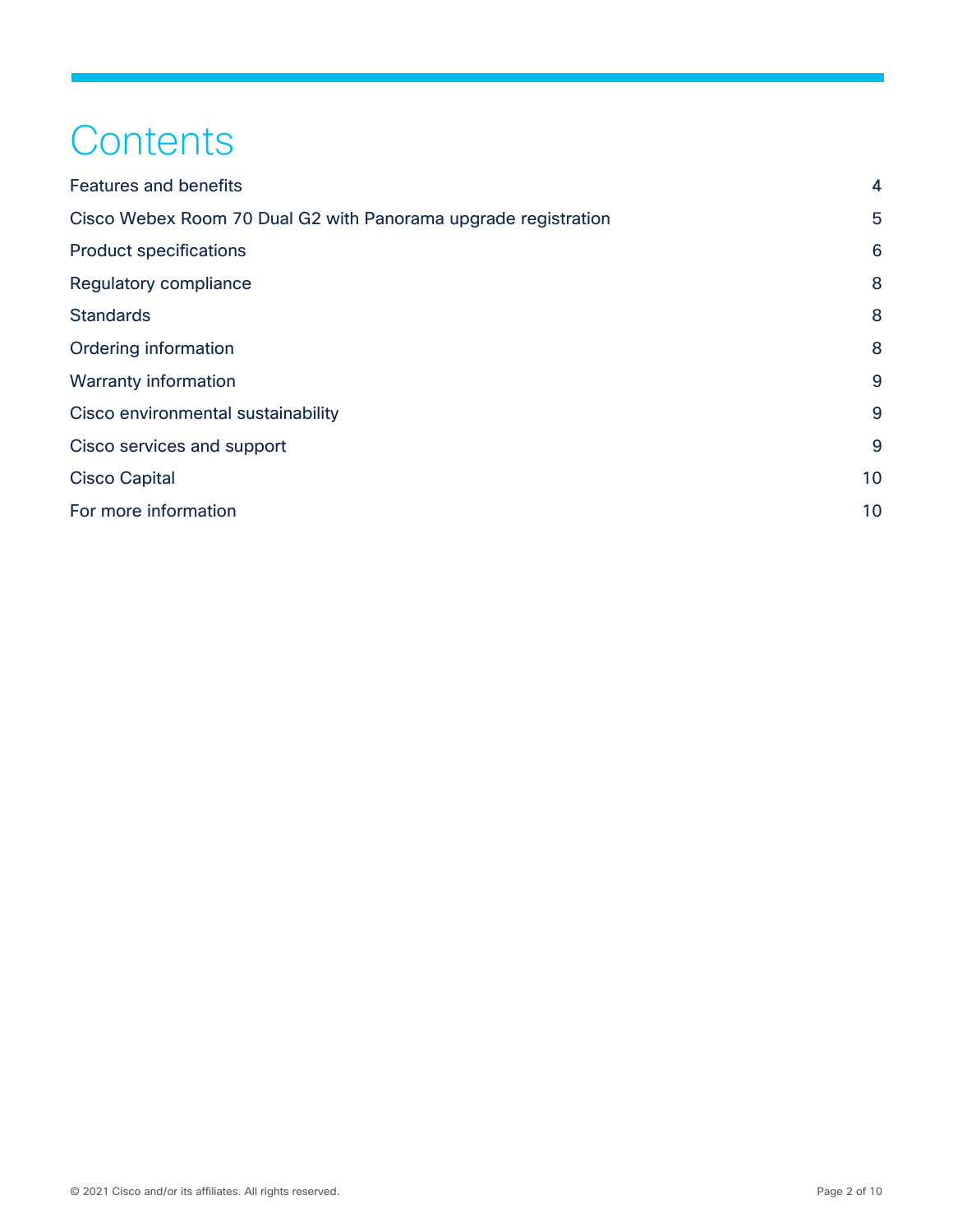#### The Cisco Webex Room 70 Panorama is based on the Room 70 Dual G2. For existing deployments there is an option of an upgrade package from Cisco. This will include everything needed to convert an existing Room 70 Dual G2 to a Room 70 Panorama.

For detailed information on the Room 70 G2 refer to the data sheet: [https://www.cisco.com/c/en/us/products/collateral/collaboration-endpoints/webex-room-series/datasheet](https://www.cisco.com/c/en/us/products/collateral/collaboration-endpoints/webex-room-series/datasheet-c78-741269.html)[c78-741269.html.](https://www.cisco.com/c/en/us/products/collateral/collaboration-endpoints/webex-room-series/datasheet-c78-741269.html)

The upgrade includes everything you need to convert Room 70D G2 to a Panorama system, including:

- One 65- or 55-inch Samsung 4K display for presentations
- Mounting bracket for presentation display
- **Note:** The supported configurations are wall-mount, wall-secured floor-standing or free-standing mounting kit
	- 65-inch presentation display above system wall mount or wall-secured floor-standing model only
	- 55-inch presentation display below system wall-secured floor-standing or free-standing model only
- Extra HDMI cable for camera to codec
- Cisco Webex<sup>®</sup> Room 70 Panorama product key
- **Note:** The Cisco<sup>®</sup> Webex Room 70 Panorama is shipped with a lower floor stand kit than what is default on the Webex Room 70D G2. A lower floor stand kit can be ordered as an option. See ordering information later in this data sheet.



**Figure 1.**  Overview of the Cisco Webex Room 70 Dual G2 with Panorama upgrade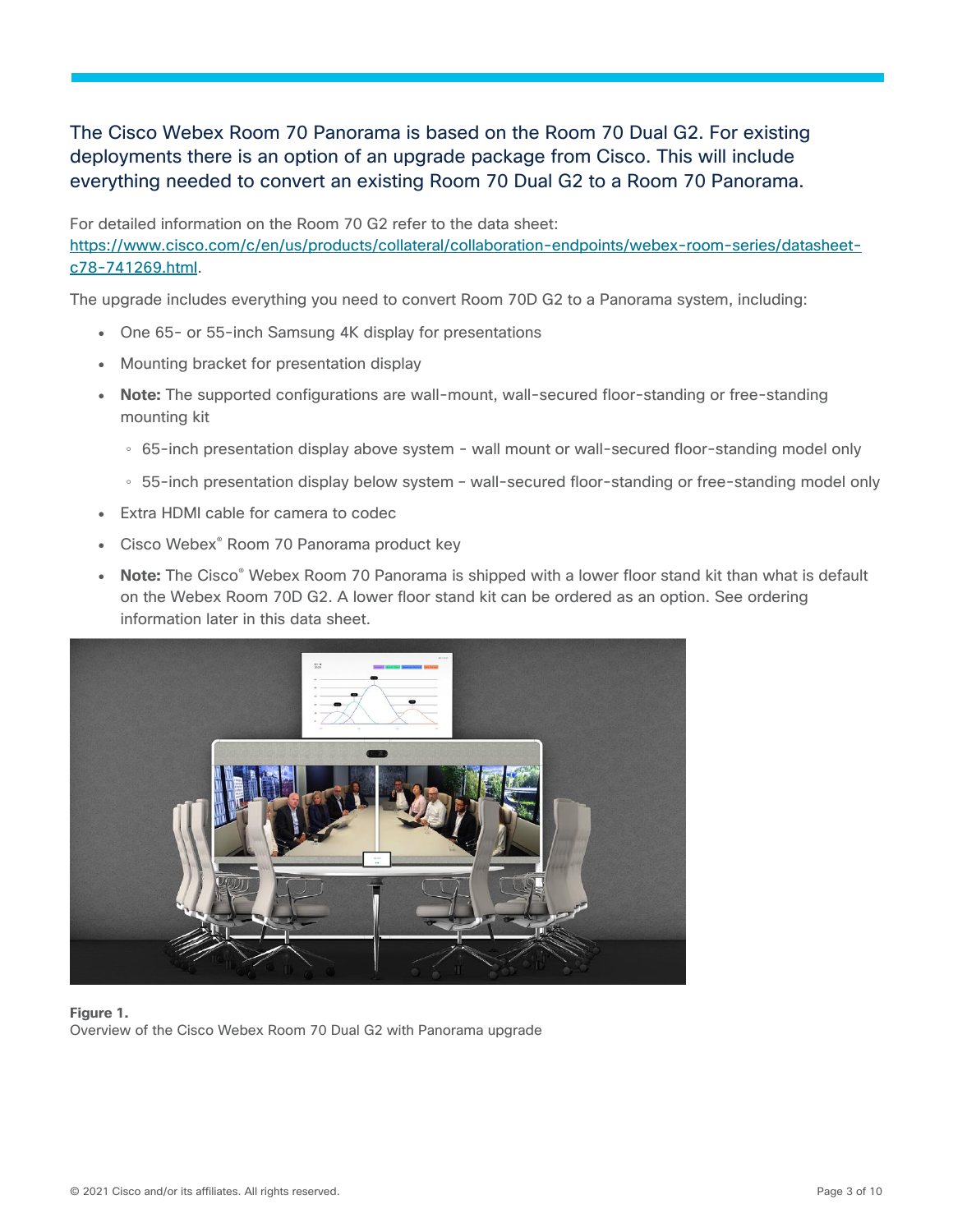### <span id="page-3-0"></span>Features and benefits

Table 1 outlines key features and benefits of the Room 70 Dual G2 with Panorama upgrade.

**Table 1.** Webex Room 70 Dual G2 with Panorama upgrade features and benefits

| <b>Feature</b>             | <b>Benefits</b>                                                                                                                                                                                                                   |
|----------------------------|-----------------------------------------------------------------------------------------------------------------------------------------------------------------------------------------------------------------------------------|
| <b>Design features</b>     | • One of the most powerful and feature-rich video systems available with the ultimate in video and audio<br>quality                                                                                                               |
|                            | • Panorama main video                                                                                                                                                                                                             |
|                            | • Next-generation UHD (4K) video collaboration codec                                                                                                                                                                              |
|                            | • Next-generation HD fully automatic camera                                                                                                                                                                                       |
|                            | • Include 3 displays: Two 70-inch displays for video and one 65/55-inch for presentation                                                                                                                                          |
|                            | • Everything you need in one unit (displays, speakers, codec, camera, touch user interface, microphones,<br>mounting accessories)                                                                                                 |
|                            | • Wall-mount, wall-secured floor-standing or free-standing mounting kit                                                                                                                                                           |
|                            | • 65-inch presentation display above system - wall mount or wall-secured floor standing only                                                                                                                                      |
|                            | 55-inch presentation display below system - wall-secured floor standing or free standing only                                                                                                                                     |
|                            | • Standards-compliant 1080p and 2160p solution - compatible with standards-based video without losing<br>features                                                                                                                 |
| <b>Smart meetings</b>      | • Brings intelligent views to medium- to large-sized rooms with discreet, integrated cameras                                                                                                                                      |
|                            | • Panorama video - uses multiple camera lenses together to create a wide panorama view                                                                                                                                            |
|                            | Best overview - automatically detects meeting participants and provides ideal framing                                                                                                                                             |
|                            | • Speaker tracking - detects and switches between active speakers and provides ideal framing                                                                                                                                      |
|                            | • Great audio experience with integrated speakers and external microphones                                                                                                                                                        |
|                            | • Automatic wake-up - System "wakes up" when someone walks into the room, and recognizes them<br>through their mobile device                                                                                                      |
|                            | • Easily controlled by the Cisco Webex Room Navigator or with a Cisco Webex <sup>"</sup> app-enabled device                                                                                                                       |
|                            | • Supports switched conferencing for enhanced layouts and enabling video on multiple displays                                                                                                                                     |
|                            | • Participate in Webex whiteboarding sessions from the Webex Teams app; receive on-screen notification<br>of shared whiteboard content (supported on cloud-registered devices)                                                    |
|                            | • HD collaboration with 1080p60 video and 2160p15 content                                                                                                                                                                         |
|                            | • Simplified meeting-join experience with one button to push (OBTP)                                                                                                                                                               |
|                            | • End-to-end security                                                                                                                                                                                                             |
| <b>Smart presentations</b> | • Utilizes three displays for video and content                                                                                                                                                                                   |
|                            | • Supports triple content sources for local meetings                                                                                                                                                                              |
|                            | • 4K content sharing (local 30 fps; remote 15 fps)                                                                                                                                                                                |
|                            | . Wired or wireless content sharing (supports Cisco Intelligent Proximity for content sharing to mobile<br>devices and wireless sharing from Macs and PCs)                                                                        |
| <b>Smart integrations</b>  | • Metrics - counts people in the room, enabling analytics for better resource planning                                                                                                                                            |
|                            | • Supports Wi-Fi                                                                                                                                                                                                                  |
|                            | • Easily control room peripherals such as lights, room dividers, and curtains, directly from the Cisco Webex<br>Room Navigator control unit through customizable APIs (requires external third-party control system<br>processor) |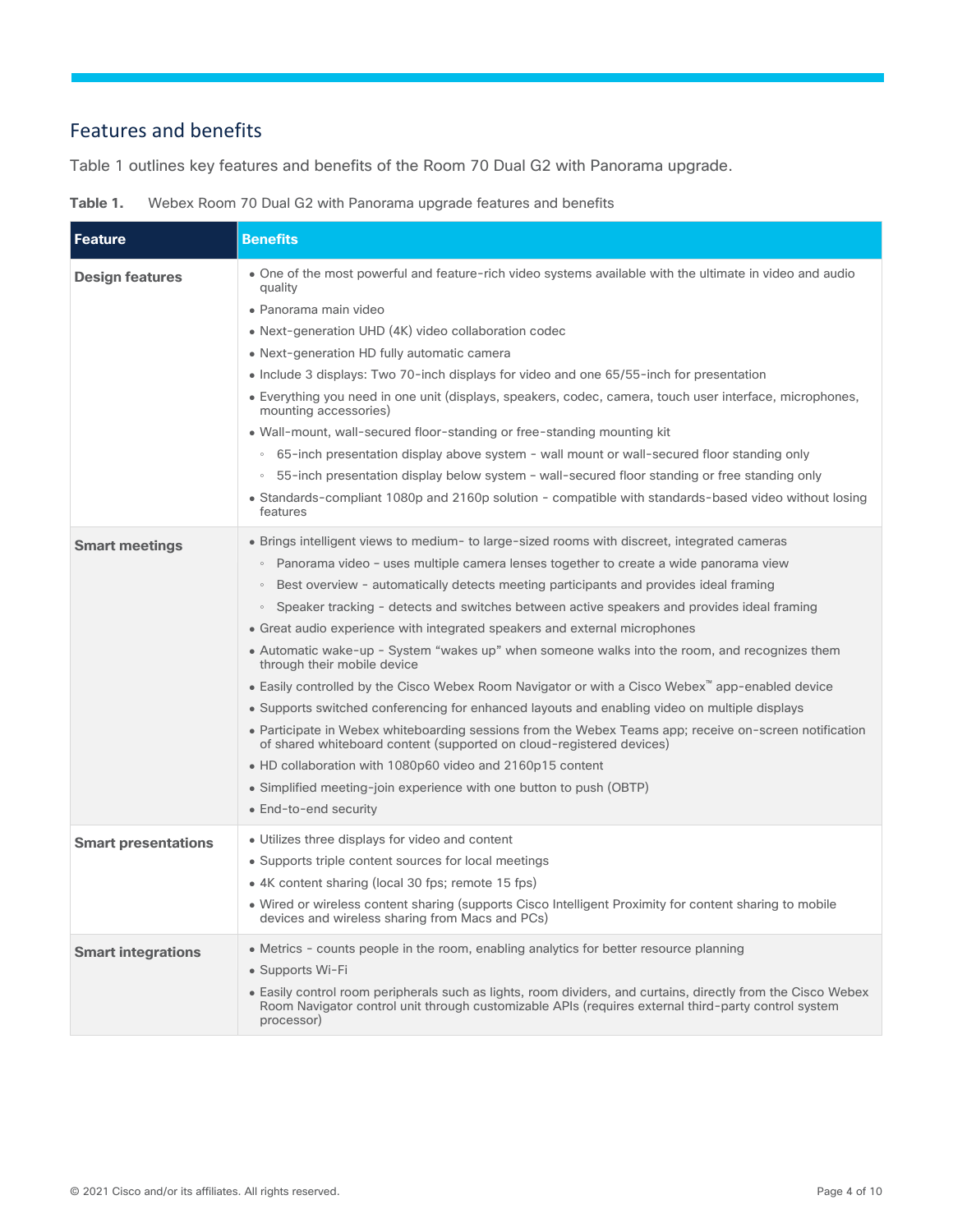| l Feature                              | <b>Benefits</b>                                                                                                                                                                                                                                                                                                                                                                               |
|----------------------------------------|-----------------------------------------------------------------------------------------------------------------------------------------------------------------------------------------------------------------------------------------------------------------------------------------------------------------------------------------------------------------------------------------------|
| <b>Performance features</b>            | • Optimal definition up to 1080p60<br>• H.323/SIP up to 16 Mbps point to point<br>• 6 simultaneous video inputs - three 4K and three full HD<br>• Connect up to 8 microphones directly to the codec<br>• Full duplex audio with high-quality stereo sound<br>• Full Application Programming Interfaces (APIs)<br>• Cisco Media Assure packet loss protection (Cisco ClearPath also supported) |
| <b>Built for cloud and</b><br>premises | • Flexibility to register on the premises or to the cloud through Webex<br>• Hardware is optimized to run on a cloud platform for great experiences in shared rooms and spaces with<br>easy access to hosted conferences                                                                                                                                                                      |



#### **Figure 2.**

Cisco Webex Room 70 Dual G2 with Panorama upgrade in a large conference room.

## <span id="page-4-0"></span>Cisco Webex Room 70 Dual G2 with Panorama upgrade registration

**Table 2.** Available licenses and terms

| l License level                        | <b>Term</b>                                                 |
|----------------------------------------|-------------------------------------------------------------|
| <b>Cisco Webex Device Subscription</b> | Monthly or $1-$ , $2-$ , $3-$ , $4-$ , or $5$ -year options |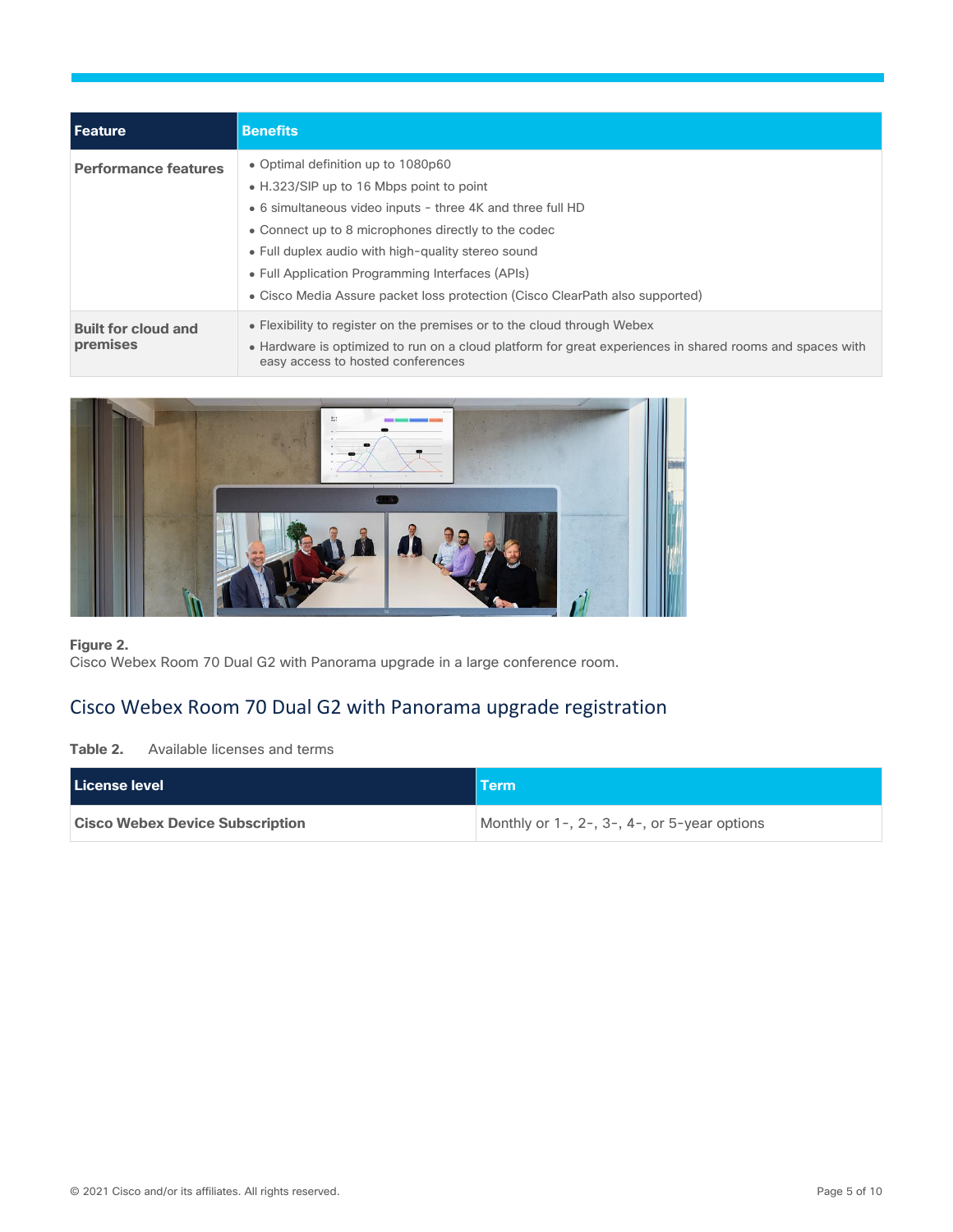# <span id="page-5-0"></span>Product specifications

#### **Table 3.** Specifications

| <b>Specification</b>                                                          | <b>Description</b>                                                                                                                                                                                                                                                                                                                                                                                                                                                                                                                                                           |  |  |
|-------------------------------------------------------------------------------|------------------------------------------------------------------------------------------------------------------------------------------------------------------------------------------------------------------------------------------------------------------------------------------------------------------------------------------------------------------------------------------------------------------------------------------------------------------------------------------------------------------------------------------------------------------------------|--|--|
| <b>Software compatibility</b>                                                 | • Cisco Collaboration Endpoint Software Version 9.14.5 or later, or Cisco Webex RoomOS                                                                                                                                                                                                                                                                                                                                                                                                                                                                                       |  |  |
| <b>Default components in</b><br><b>Webex Room 70 Panorama</b><br>upgrade pack | • 1x 65/55-inch presentation display<br>• Mounting brackets for presentation display either above or below<br>• Mounting options are wall-mount, wall-secured floor-standing or free-standing mounting kit<br>∘ 65-inch presentation display above system - wall mount or wall-secured floor standing only<br>55-inch presentation display below system - wall-secured floor standing or free standing only<br>$\circ$<br>• 1x HDMI cable (second camera cable)<br>• 1x HDMI cable and ethernet cable for presentation display<br>• Cisco Webex Room 70 Panorama product key |  |  |
| <b>Display options</b>                                                        | 65-inch presentation display<br>55-inch presentation display<br>• Samsung LH65QMREBCCXEN<br>• Samsung LH55QMREBCCXEN<br>· 65-inch VA-LCD display, edge LED<br>· 55-inch VA-LCD display, edge LED<br>• Resolution: 3840 x 2160 (16:9), 4K<br>• Resolution: 3840 x 2160 (16:9), 4K UHD<br><b>UHD</b><br>• Contrast ratio: Typical 4000:1<br>• Contrast ratio: Typical 4000:1<br>• Viewing angle: +/-89 degrees<br>• Viewing angle: +/-89 degrees<br>• Response time: Typical 8 ms<br>• Response time: Typical 8 ms<br>• Brightness: 300 cd/m2<br>• Brightness: 300 cd/m2       |  |  |
| <b>Optional hardware</b><br>components                                        | • Additional table microphones, ceiling microphone                                                                                                                                                                                                                                                                                                                                                                                                                                                                                                                           |  |  |
| <b>Dimensions</b>                                                             | 1453<br>65''<br>830<br>$\circ$<br>2652<br>1821<br>$-121$<br>. Webex Room 70 Panorama with 65-inch presentation display and floor standing:                                                                                                                                                                                                                                                                                                                                                                                                                                   |  |  |
|                                                                               | Width: 124.65 in (3166 mm)<br>$\circ$<br>Height: 104.41 in (2652 mm)<br>$\circ$<br>Depth: 4.76 in (121 mm)<br>$\circ$<br>Weight: 546.8 lb (248 kg)<br>$\circ$                                                                                                                                                                                                                                                                                                                                                                                                                |  |  |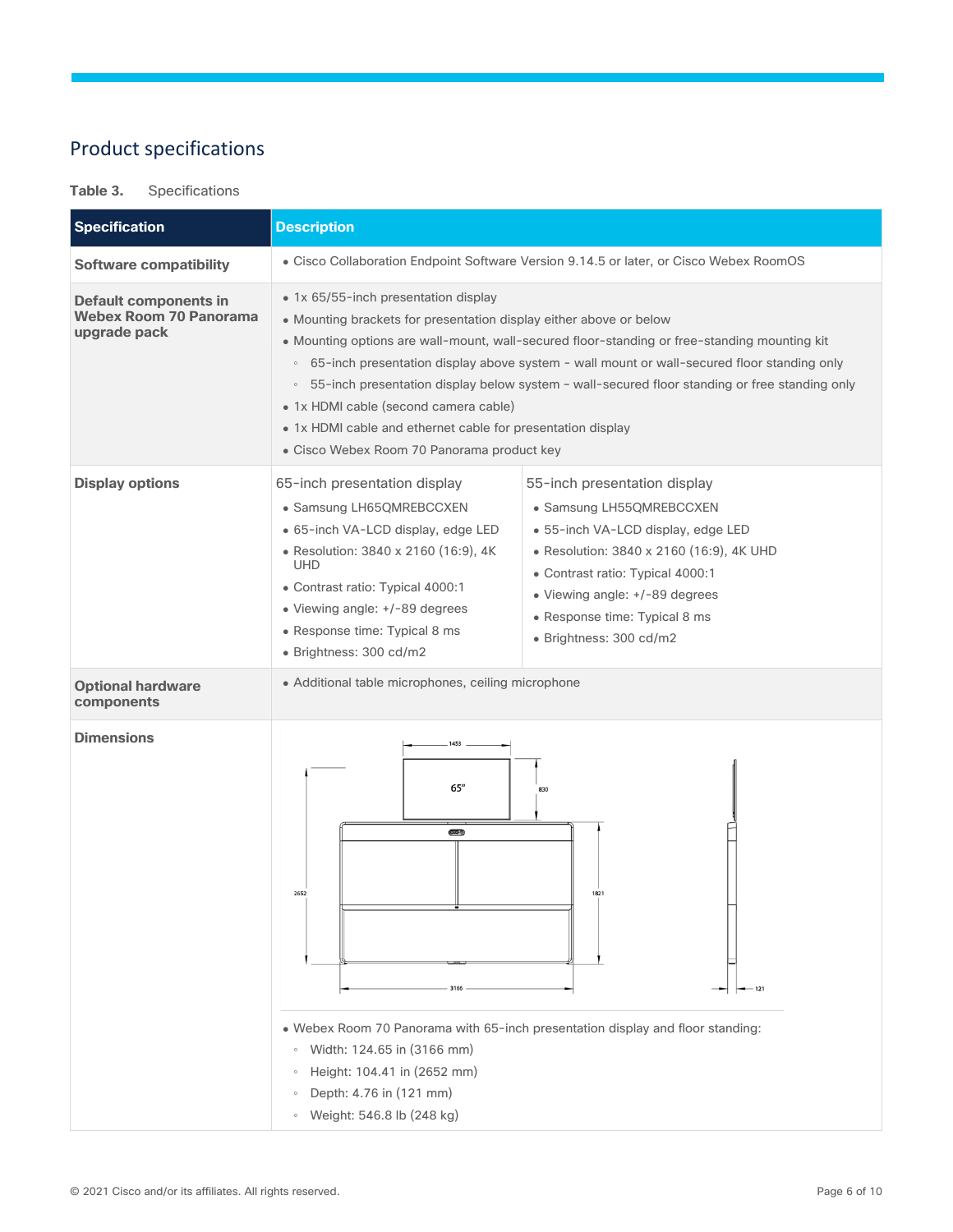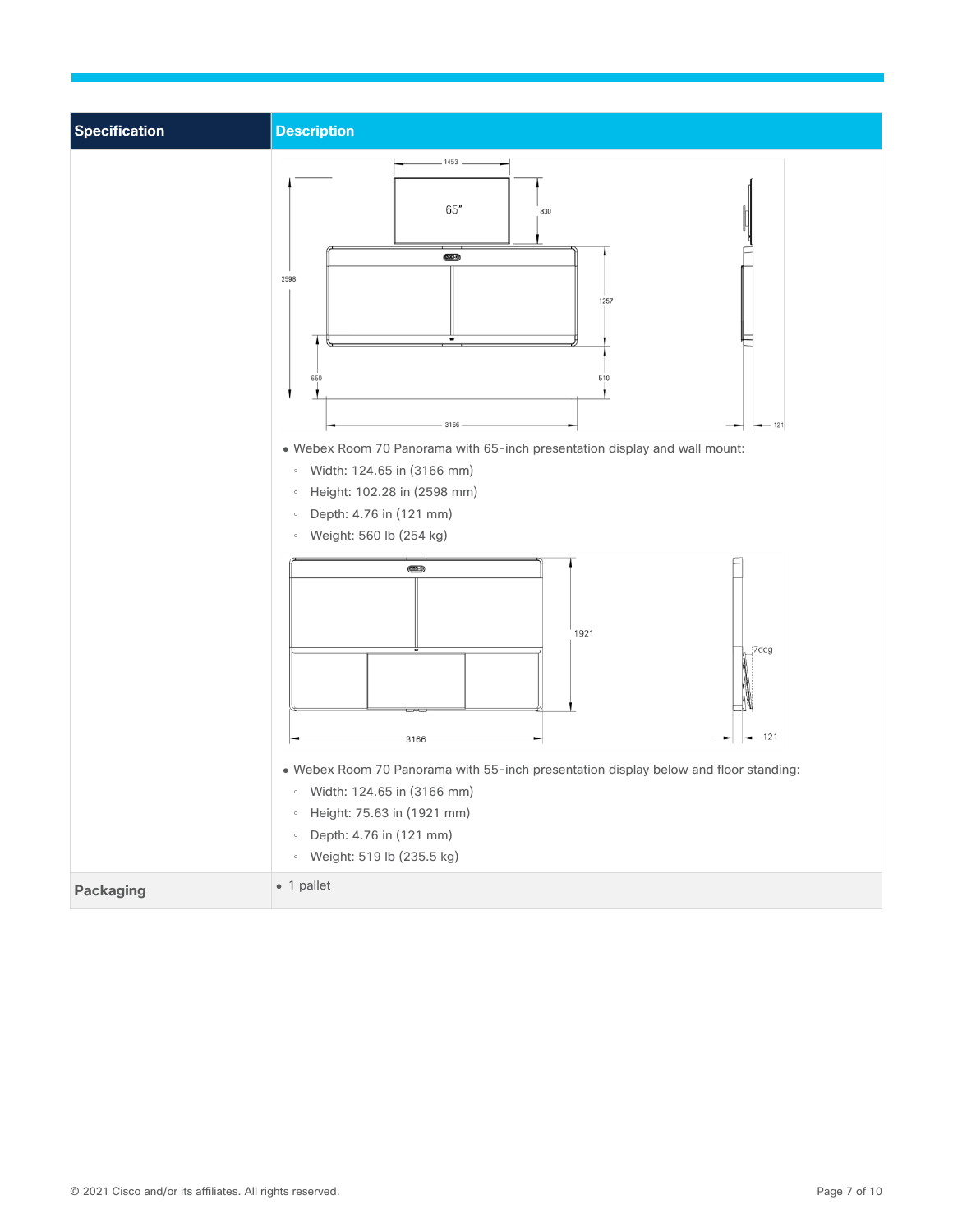#### <span id="page-7-0"></span>Regulatory compliance

- Directive 2014/30/EU (EMC Directive) and Directive 2014/35/EU (Low-Voltage Directive) for the nonradio versions
- Directive 2014/53/EU (Radio Equipment Directive) for the radio versions
- Directive 2011/65/EU (RoHS)
- Directive 2002/96/EU (WEEE)
- NRTL approved (product safety)
- FCC listed (radio equipment)

#### <span id="page-7-1"></span>**Standards**

- Radio: EN 300 328, EN 301 893, EN 300 440 (only for the radio versions)
- EMC: EN 301 489-1 and -17 (only for the radio versions), EN 55032 Class A, EN 55024
- Safety: EN 60950-1 (for radio and non-radio), EN 62479, EN 62311 (for the radio versions)
- FCC CFR 47 Part 15B (EMC) Class A
- $\bullet$  FCC CFR 47 Part 15C (RF)
- FCC CFR 47 Part 15E (RF)

Check the Product Approval Status Database at<https://www.ciscofax.com/> for approval documents per country.

#### <span id="page-7-2"></span>Ordering information

To place an order, contact your local Cisco representative and refer to Table 4.

**Table 4.** Ordering information

| <b>Product name</b>                    | <b>Part number</b> | <b>Compliance model number</b> |
|----------------------------------------|--------------------|--------------------------------|
| Cisco Webex Room 70 Panorama upgrade   | CS-R70P-UPG-BUN    |                                |
| <b>Presentation screen mounting</b>    |                    |                                |
| Above presentation screen mount        | CS-R70-PRES-TOP    |                                |
| <b>Below presentation screen mount</b> | CS-R70-PRES-BTM    |                                |
| <b>Presentation screen option</b>      |                    |                                |
| Samsung 55-inch presentation screen    | CS-PANO-MON55      |                                |
| Samsung 65-inch presentation screen    | CS-PANO-MON65      |                                |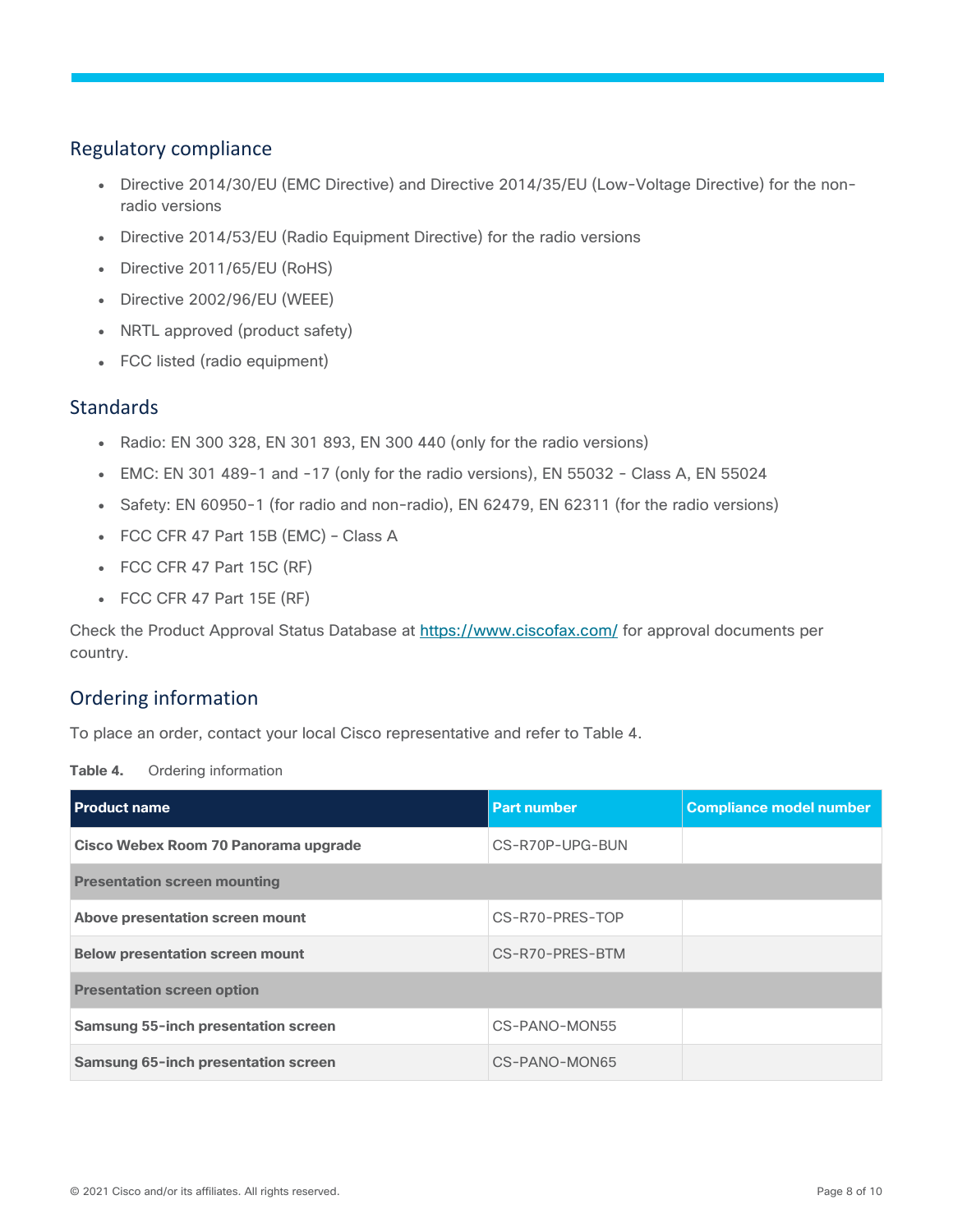| <b>Product name</b>                                                                                | <b>Part number</b>  | <b>Compliance model number</b> |  |
|----------------------------------------------------------------------------------------------------|---------------------|--------------------------------|--|
| <b>Options</b>                                                                                     |                     |                                |  |
| <b>Cisco Table Microphone</b>                                                                      | CS-MIC-TABLE-E      |                                |  |
| <b>Cisco Multi-Connector Presentation Cable (HDMI to Multi</b><br>(DP, mini-DP and HDMI) cable 9m) | CAB-HDMI-MULT-9M    |                                |  |
| <b>Extension cable for Table Microphone</b>                                                        | CAB-MIC-EXT-E       |                                |  |
| Software options - ordered separately                                                              |                     |                                |  |
| <b>Remote monitoring</b>                                                                           | L-ROOM-RM (L-TP-RM) |                                |  |
| <b>Spares</b>                                                                                      |                     |                                |  |
| See separate spare part document                                                                   |                     |                                |  |

#### <span id="page-8-0"></span>Warranty information

Cisco Webex Room 70 Panorama has a 90-day limited liability warranty.

#### <span id="page-8-1"></span>Cisco environmental sustainability

Information about Cisco's environmental sustainability policies and initiatives for our products, solutions, operations, and extended operations or supply chain is provided in the "Environment Sustainability" section of Cisco's [Corporate Social Responsibility](https://www-1.compliance2product.com/c2p/getAttachment.do?code=YM6Y0yThdO6Wj1FxxYPYfUG2dtFkTeFWGpzLRO8tcURFEifUCRV403Tq2ZMWP6Ai) (CSR) Report.

Reference links to information about key environmental sustainability topics (mentioned in the "Environment Sustainability" section of the CSR Report) are provided in the following table:

| Sustainability topic                                                                                               | Reference        |
|--------------------------------------------------------------------------------------------------------------------|------------------|
| Information on product material content laws and regulations                                                       | <b>Materials</b> |
| Information on electronic waste laws and regulations, including products, batteries, and packaging WEEE compliance |                  |

Cisco makes the packaging data available for informational purposes only. It may not reflect the most current legal developments, and Cisco does not represent, warrant, or guarantee that it is complete, accurate, or up to date. This information is subject to change without notice.

#### <span id="page-8-2"></span>Cisco services and support

Cisco and our partners provide a broad portfolio of smart, personalized services and support that can help you realize the full business value of your Cisco collaboration investment by increasing business agility and network availability. This portfolio of services accelerates business innovation by harnessing the network as a powerful business platform. For more information about these services, visit: [https://www.cisco.com/go/collaborationservices.](https://www.cisco.com/go/collaborationservices)